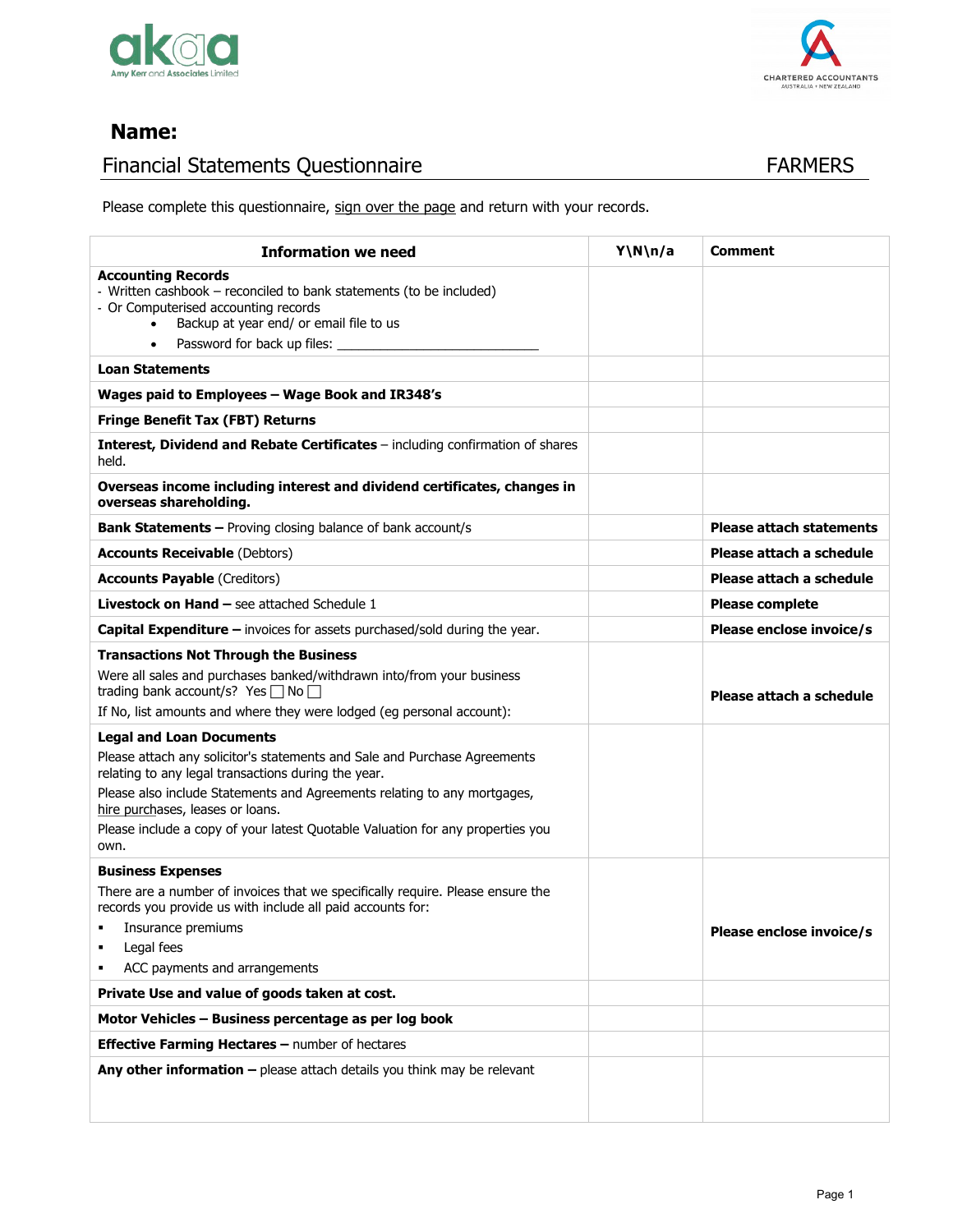



#### To: Amy Kerr & Associates Limited

#### **Terms of Engagement**

IRD Authority: I/We give authority to Amy Kerr and Associates Limited to act on my behalf for all tax types(except child support) until further notice. This includes obtaining information through all Inland Revenue media and communication channels including electronic ones.

Third Party Authority: I/We give authority to Amy Kerr and Associates Ltd to contact the Bank and other entities for the purposes of obtaining information necessary to complete the tax returns/Financial Statements. This includes via all channels including electronic means and accept that this Statement document may be used to obtain this information.

Accident Compensation Corporation (ACC) Authority: I/We authorise Amy Kerr and Associates Ltd to act as my/our agent for ACC levy purposes and for all associated entities. This authorisation allows Amy Kerr and Associates Ltd to query and change information on my/our ACC levy account(s) through ACC staff, and through MyACC for Business. This authority will also allow the organisations' main representative discretion to delegate access to my/our ACC information to other members of the organisation. Other delegated members of the organisation will also be able to query and change information on my/our ACC levy account(s).

I/We have signing authority and agree to the attached Terms of Engagement and above IRD, Third Party and ACC Authority.

The terms recorded in this letter will be effective for this and all future engagements that are similar in nature unless we advise you of any change in our arrangements.

#### **SIGNED:**

#### **Property CONFIDENTIFY CONFIDENTIFY CONFIDENTIFY CONFIDENTIFY**

|                                                        | work phone |  |
|--------------------------------------------------------|------------|--|
| Please confirm the details to the right<br>are correct | Home phone |  |
|                                                        | mobile     |  |
|                                                        | email      |  |

| Convenient time to call you is:                                                                                        |                                  |  |
|------------------------------------------------------------------------------------------------------------------------|----------------------------------|--|
| Alternative phone numbers are:                                                                                         |                                  |  |
| Would you like us to supply a copy to your bank?                                                                       | (Tick One)<br>$Yes \Box No \Box$ |  |
| If your accounts are to be supplied to your bank, please advise the<br>name of your current bank manager:              |                                  |  |
| Has the nature of your business changed in any way during the past 12 months?<br>If yes, please provide brief details: |                                  |  |
|                                                                                                                        |                                  |  |

**Signature \_\_\_\_\_\_\_\_\_\_\_\_\_\_\_\_\_\_\_\_\_\_\_\_\_\_\_\_\_\_\_\_\_\_\_\_\_\_\_\_\_\_\_\_\_ Date \_\_\_\_\_\_\_\_\_\_\_\_\_\_\_\_\_\_\_\_\_\_\_**

# **Please sign and return this questionnaire with your information.**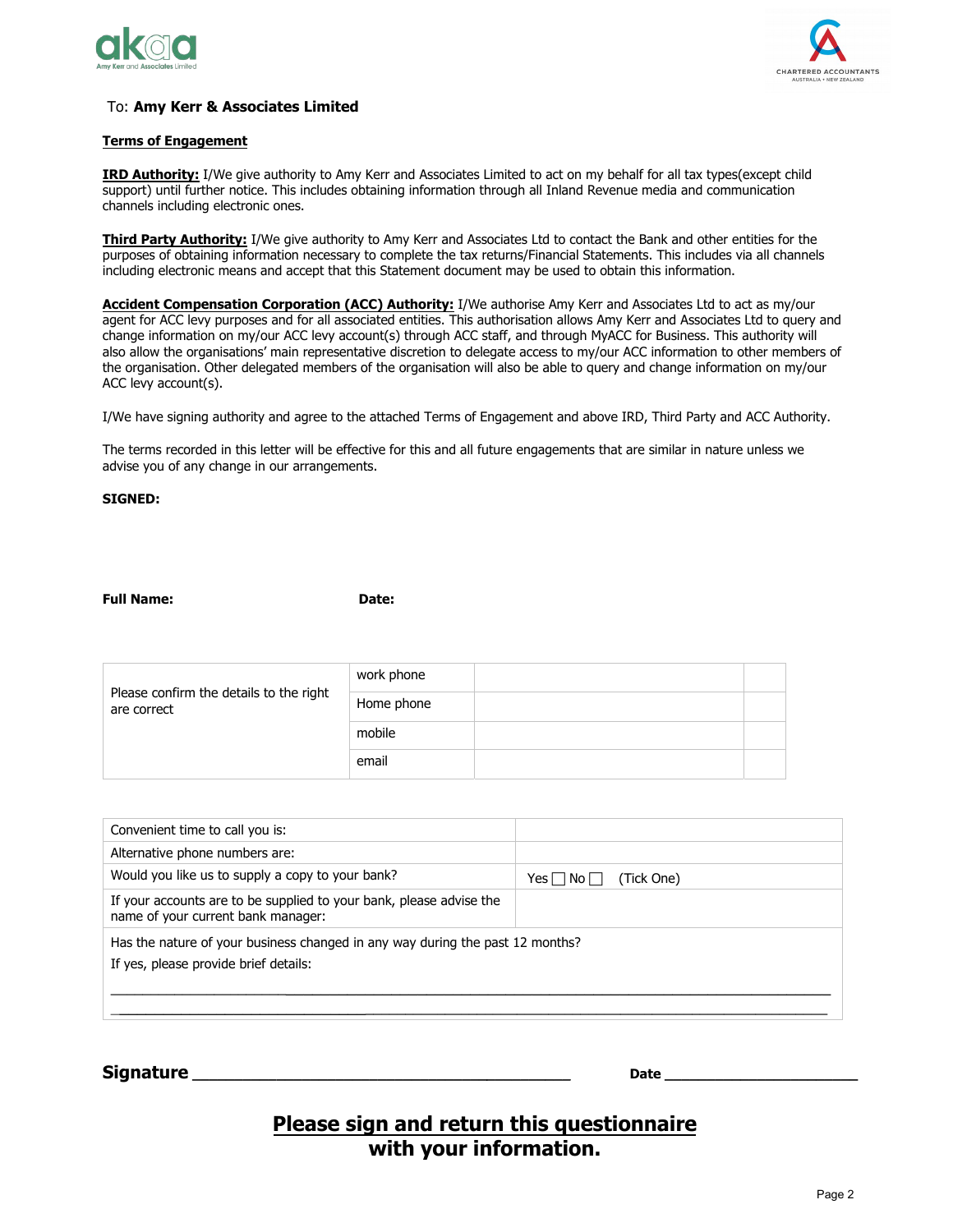# **Name:**

### Schedule 1

Ensure this is completed and included with your records

- Include stock that you **own**, regardless of where the stock is located.
- Do not include stock owned by other people but grazing on your land.

### Livestock – Cattle Tallies

| <b>Description</b>                           | <b>Total Number</b><br>of Cattle |
|----------------------------------------------|----------------------------------|
| <b>Beef Breeds and Beef Crosses</b>          |                                  |
| Rising one year heifers                      |                                  |
| Rising two year heifers                      |                                  |
| Mixed age cows                               |                                  |
| <b>Breeding Bulls</b>                        |                                  |
| Rising one year steers and bulls             |                                  |
| Rising two year steers and bulls             |                                  |
| Rising three year steers and bulls           |                                  |
| <b>Dairy Breeds</b>                          |                                  |
| Rising one year heifers                      |                                  |
| Rising two year heifers                      |                                  |
| Mixed age cows                               |                                  |
| <b>Breeding Bulls</b>                        |                                  |
| Rising one year steers and bulls             |                                  |
| Rising two year steers and bulls             |                                  |
| Rising three year steers and bulls           |                                  |
| <b>TOTAL</b>                                 |                                  |
| Deaths and Losses                            |                                  |
| Natural Increase                             |                                  |
| Number of Cows Mated                         |                                  |
| Peak Milking Cow Numbers for the last season |                                  |
| <b>Effective Hectares</b>                    |                                  |